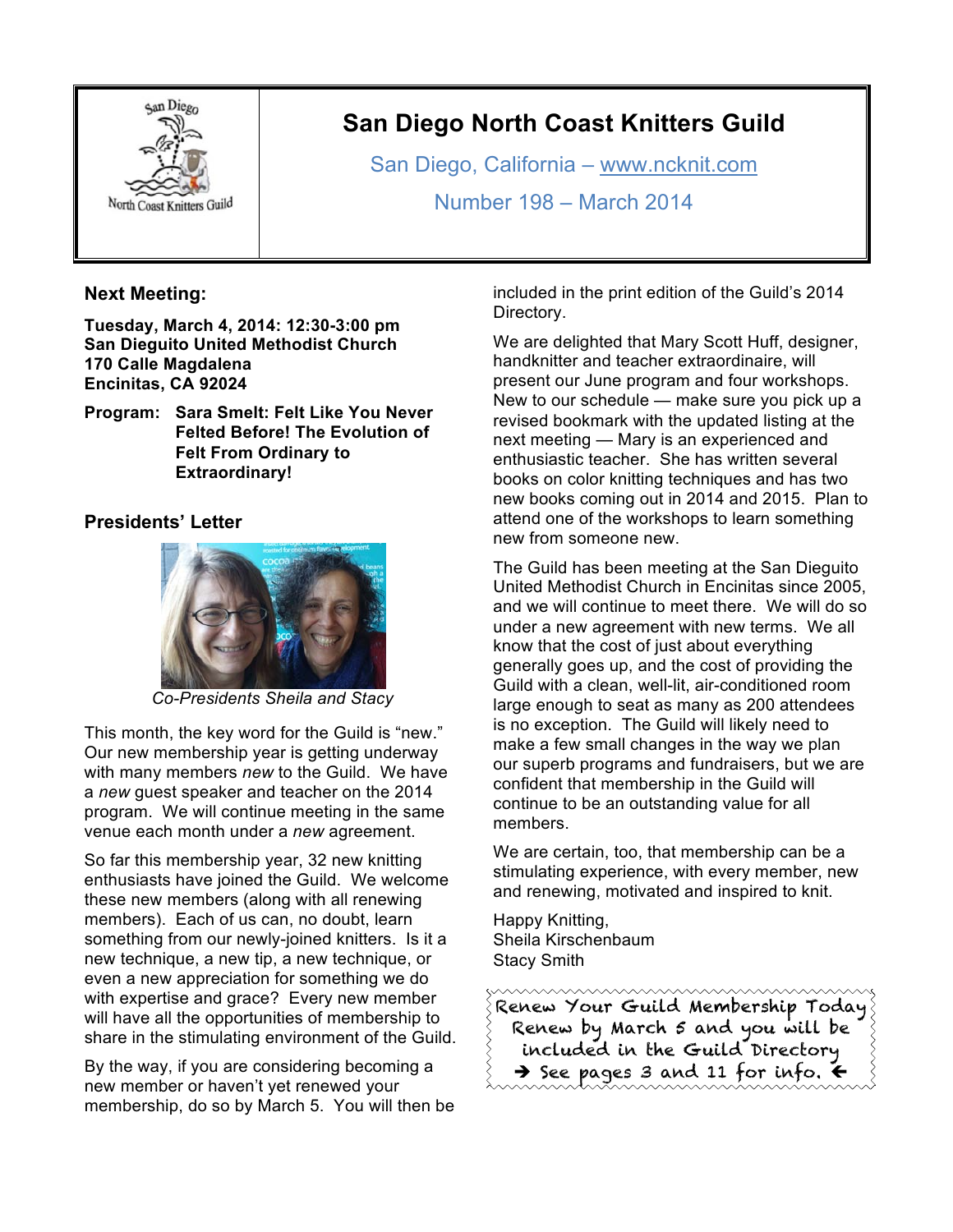## **Remaining 2014 Meeting Schedule**

#### **April**

**1 Challenge and Fashion Show:** Redo, Remake, Renew

#### **May**

**6 Judy Graham:** Knitter to the Stars

#### **June**

- **3 Mary Scott Huff**: Everything I Need to Know I Learned From Knitting
- **4 Workshops** *Four different*
- **5 Workshops** *over two days!*
	- ➀ Eeeek Steeks
	- ➁ Feeling Edgy
	- ➂ Mad Hatters
	- ➃ Start to Finish

#### **July**

**1 Annual Summer Potluck and Program:**  Making the Most of Pinterest and Ravelry

**August** (✲ Meeting on 2nd Tuesday)

- **12 Susan Lazear:** East Meets West
- **13 Workshop:** East Meets West

#### **September**

**2 Annual Guild Stash Sale** 

**October** (✲ Meeting on 2nd Tuesday)

- **14 Robin Page:** Pagewood Farm Trunk Show
- 14 **Workshop:** Embellishing Your Own Yarns (workshop after meeting)

#### **November**

**4 Richard Nares,** Emilio Nares Foundation: Philanthropy: Hats and Heroes

**December** (\* Luncheon on 1<sup>st</sup> Monday)

**1 Holiday Luncheon and Fashion Show**

✲ ✲ ✲ ✲ ✲ ✲ ✲ ✲ ✲ ✲ ✲

### **March and April Programs**

On March 4 and 5 felt artist Sara Smelt will share her gorgeous creations and her excitement about felting. Felt is the oldest textile known, the ancestor of knitting and crochet as a way to make fabric, and an incredible fabric — natural, eco-friendly, warm, breathable, soft, malleable and naturally antimicrobial. On Tuesday, March 4, Sara will talk about the evolution of felt from ordinary to extraordinary. On Wednesday

morning, March 5, Sara will teach Guild members attending her workshop, her techniques for making felted flowers. Sara says, "One of my



favorite things is to see the faces of firsttime felters as they see the magical transformation of wool roving into felt fabric." Check out her work on Etsy and at The Red Brick Gallery in Ventura.

Register for Sara's

felted flower workshop at the March meeting or contact me, Anna, via email. Space is limited.

*There is no homework for the Wednesday felting workshop. All you need to bring is a pair of sharp scissors.*

Our **April Challenge and Fashion Show: Redo, Remake, Renew**, will feature your knit pieces that have been rescued or renewed in small or major ways. Garments can become anything and anything can become a garment! Small modifications as well as large are welcome.

Take a "before transformation" photo of your piece to share during the fashion show. Send the photo to me, Anna, along with a description of the modifications. Tell us if there was something you no longer liked about the garment. How did you decide to alter it? What materials did you use to alter it?

Even if you don't have a photo, contact me if you have a garment to share. Last minute additions are fine, as are modified garments made for



another time or purpose.

Check out our Pinterest page at: **SDNorthCoastKnitters** Guild for ideas about your projects. For example, adding some vintage lace to a sweater jacket (photo at left) changes it completely!

Anna Walden Program Chair awalden@me.com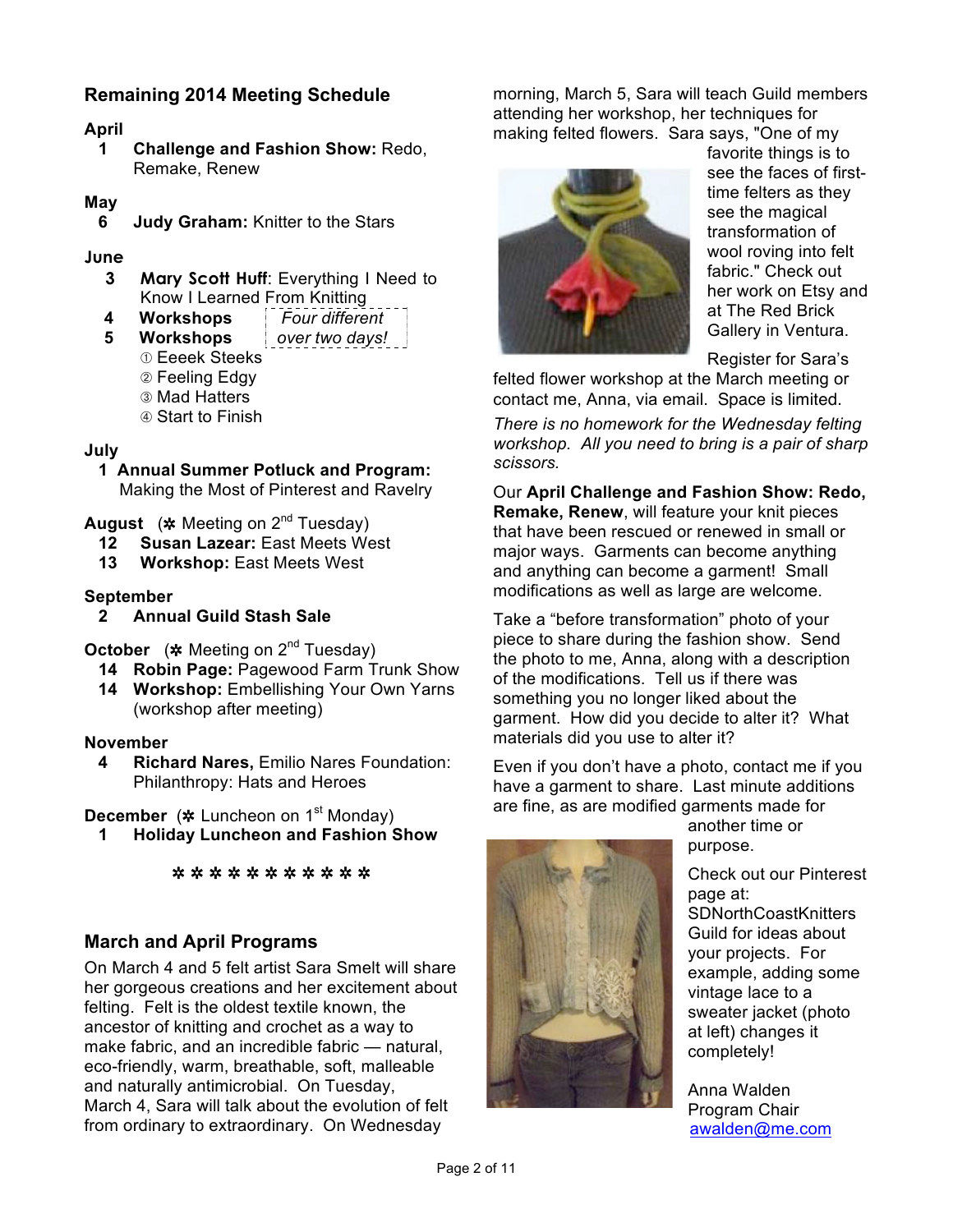## **Minutes of the San Diego North Coast Knitters Guild Meeting February 4, 2014**

President Sheila Kirschenbaum opened the meeting. She reminded members that dues are \$25 and should be paid by the end of this month. They can be paid to Membership Chair Zita Gardner today or mailed to her.

Contact Mar Gee Farr if there is a problem getting your newsletter.

We need an editor for the monthly newsletter. If you have the skill and desire to help the Guild, contact Sheila.

On February 11 there will be a help session from noon until 3pm in one of the classrooms at the church. Barbara Levin will be on hand to help with knitting problems, and Anna Walden will have a brainstorming session for the April Fashion Show: "Redo, Remake, Renew" during this time.

The June 3 program speaker, Franklin Habit, has been postponed, and a new program is being planned.

The March 4 program will feature Sara Smelt, Felt Artist. On March 5 from 9am-noon she will give a workshop on felted flowers. Program chair Anna Walden is taking reservations.

Philanthropy chair Arlene Shaposhnick has added a shelter for homeless teens to the Guild's charities. The shelter in Oceanside is requesting 50 hats and scarves for the kids. Kits are available for this project or you can create your own project. We are also knitting for Tête-à-Tête Hats and Operation Gratitude.

Retreat Coordinator June Bartczak is taking reservations for the Casa de Maria get-a-away April 28-May 1 in Santa Barbara. Deposits are \$300/room. Single rooms are \$481.50, doubles \$396 per person and triples 340.50 per person. Rooms in the former convent are refurbished. The train can be taken to Sana Barbara. Deposits should be mailed to the treasurer, Diana Rathbun.

Our library lends books for only one month. Gwen Nelson, our librarian, will accept donations of knitting and crocheting books.

Members teaching members will have its next event Tuesday February 18 from 1-4pm. Claudia Carlson will teach a workshop on the Popper

Topper and Amika wraps at Peggy Redler's home in Carlsbad. On March 13 from 9:30am-12:30pm Eileen Adler will teach a class on knitting Cuddlers. Sign up for these workshops with the teacher. Contact Sue Tavaglione to suggest a new workshop.

Susan Ludwig and Pattye Brewer presented the program, The Coral Reef Project.

Show and Share ended the meeting.

Respectfully submitted, Sandy Yayanos

#### **It's Time to Renew Your Guild Membership**

Renew your membership *now* to have your name included in the 2014 Guild Directory. The Directory deadline is March 5.

Our Guild membership year ends on January 31, 2014, and a new membership year begins on February 1. Please download the membership form on our website or print out the membership form on the last page of this Newsletter.

Complete your form and bring it with your check (payable to SDNCKG) or *exact change* in cash to the March meeting. A limited number of printed forms will also be available for those unable to print the form.

Membership dues for 2014 are \$25.

#### **Newsletter Submissions**

Have you attended a retreat or workshop? Share your experience with Guild members in the newsletter. See Tina Rounsavell's charming report about her enjoyable trip to Madrona on page 9. Send your submission by the  $15<sup>th</sup>$  of the month to: SDNCKGnewsletter@gmail.com Short articles relating to knitting in general, and the San Diego North Coast Knitters Guild in particular, are encouraged.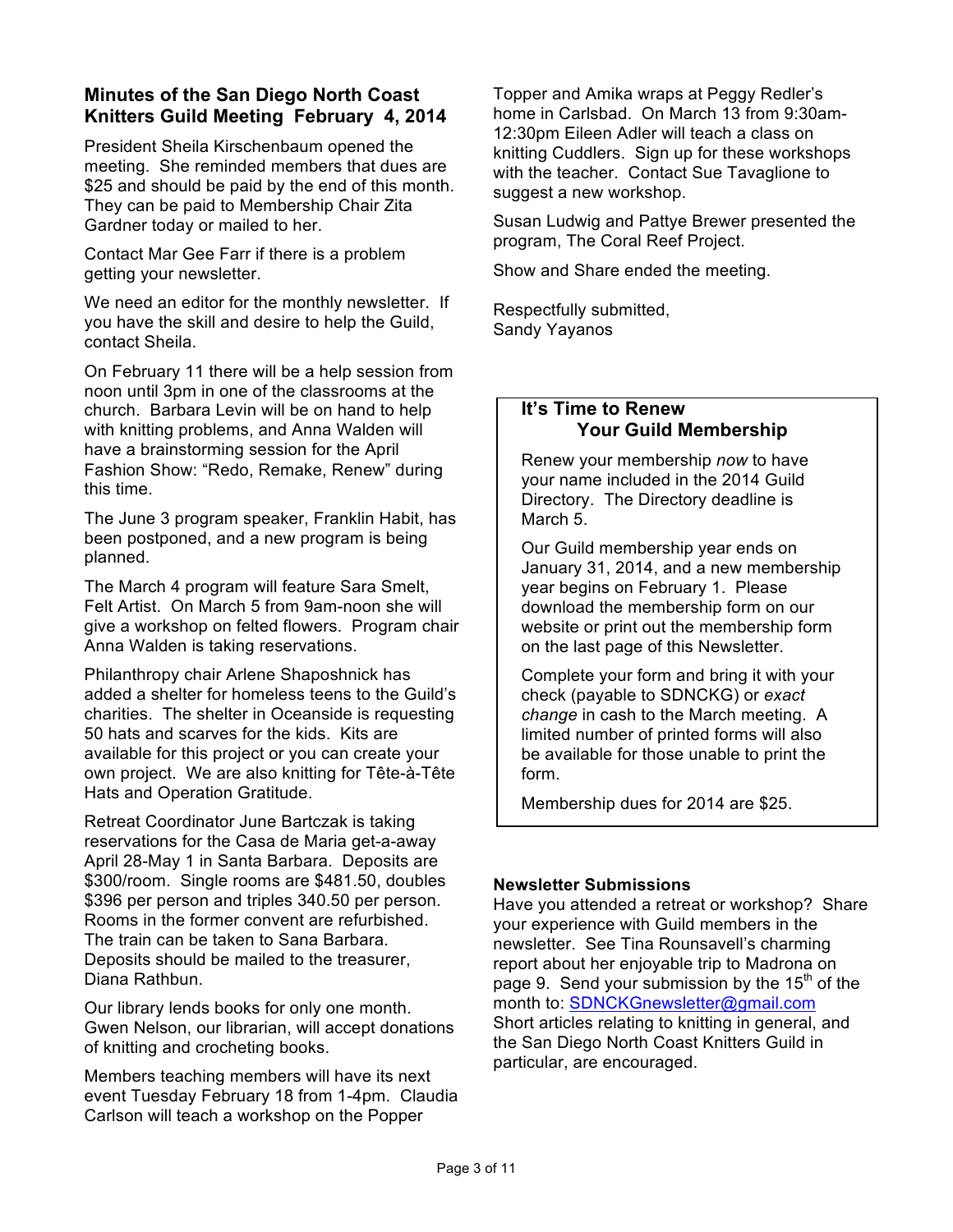## **Members Teaching Members**

Several MTM workshops are under consideration. Contact MTM chair Sue Tavaglione if you would like to host a workshop or if you have a talent or pattern or new knitting skill to teach.

Sue Tavaglione Members Teaching Members Chair sjtava@sbcglobal.net or 951 684-3252

## **Coral Reef Reflections**



Thank you all for your interest and enthusiasm for our Guild's "Coral Reef Project." At the March meeting we'll collect your finished "coral" contributions. Please include your name (printed) with each knitted or crochet piece so we can list you as a contributor in our exhibit. Pattye Brewer will keep us informed about where and when our installation will be.

We hope you'll have the opportunity to check out Margaret Wertheim's website and her TED talk. Margaret brings some of the most complicated mathematical models embodied in our universe into the minds (and hands) of the masses. Guild members can do the same! Click [here](http://www.ted.com/speakers/margaret_wertheim.html) for Margaret's TED talk on "The Beautiful Math of Coral." Click [here](http://crochetcoralreef.org/contributors/margaret_wertheim.php) to see a crochet coral reef cocreated by Margaret. Be sure to click on other contributors to the crochet coral reef to see some remarkable pieces and photos!!

Susan Ludwig and Pattye Brewer

## **Philanthropy 2014**



*Jeanette Oliver and Arlene Shaposhnick staffing the Philanthropy table at the February meeting.*

I want to thank all of you who have so graciously taken the time to knit for our charities; I truly appreciate it — as do the recipients. Because of your generosity we were able to donate 50 items consisting of hats and scarves to the Oz North Coast Homeless program. Oz works with homeless teens in San Diego and is still in need of hats and scarves.

We are also collecting hats and scarves for Operation Gratitude to be sent in care packages to our men and women in the military all over the world. Operation Gratitude asks that we work with large needles so more items can be knit quickly as the quantity needed is huge. Please remember to use subdued colors. I will have yarn and instructions at the meeting.

Tête-à-Tête supplies cancer patients all over San Diego with hats and is in need of as many as we can donate. Be creative and knit whatever you love to knit — use any pattern and any yarn. We are knitting for sizes infants through adults. Requests have also been made for slippers, and some of you sent in small shawls which are wonderful for chemo patients.



Please bring all donations to Guild meetings. Each month I will have new yarn and patterns. If you want to knit for Guild charities and can't deliver your finished items at

Guild meetings please contact me. Thank you for supporting Guild philanthropy. Arlene Shaposhnick Philanthropy Chair Arlene@shaposhnick.com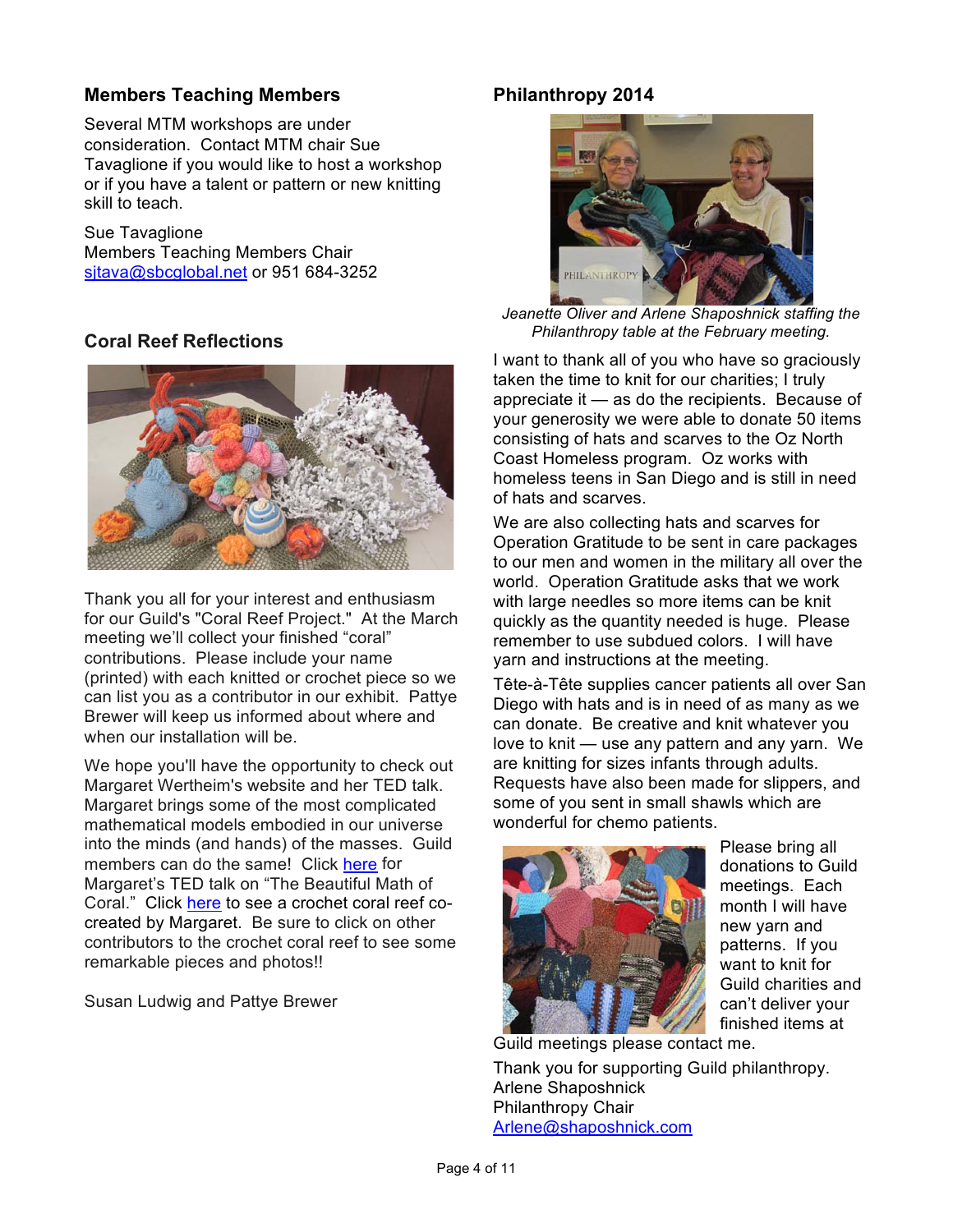### **Newsletter News**

Co-Presidents Stacy and Sheila are filling in as interim editors of the Newsletter for a short while. If you'd like to dust off your journalism skills and help out, let us know.

All members are invited to submit an article to the Newsletter, ask a question, or share a compliment. Use our *new* Newsletter email address: SDNCKGnewsletter@gmail.com

## **Next Help Session on May 13, 2014**

Whether you're looking for assistance with a knitting problem, need a little design guidance, or just want to get together with like-minded yarn lovers, come to the Help Session. There will be a member volunteering as sage and mentor at each meeting, and everyone is welcome to attend.

Help Sessions will continue throughout the year. Come to one or all of the following sessions:

Tuesday, May 13, noon to 3:00 pm; Sage Advisor Eileen Adler

Tuesday, August 12, 10:30 am to 12:30 pm; immediately before the Guild meeting; Sage Advisor Zita Gardner

Tuesday, November 11, noon to 3:00 pm; Sage Advisor Sandy Smith

All Help Sessions take place in classroom 10 at the San Dieguito United Methodist Church.

## **La Casa de Maria Spring Retreat**

This is a pleasant and relaxing retreat to Montecito, near Santa Barbara. The grounds are beautiful, and invite strolls in the gardens, meditating on the labyrinth or just quiet observation to balance all your knitting time. We are scheduled for four days and three nights from April 28 through May 1, 2014. All are welcome.





La Casa de Maria is located within walking distance of Montecito, where there are lots of interesting shops. Besides knitting and visiting with friends, there is plenty of good food and opportunities for hiking, swimming and even a massage. This year massages cost \$65 for one hour and \$95 for 1½ hours. They can be scheduled once we are there; once scheduled, the appointment is subject to a cancellation fee. Additionally, all the rooms at La Casa have been updated and redecorated.



You may drive or take the Amtrak train. Please let me, June, know if you are traveling by train and I will send specifics to you separately. Visit the La Casa [website](http://www.lacasademaria.org/) for more information.

The total cost is \$481.50 for a single room, \$396.00 for a double room and \$340.50 for a triple. This includes 12 delicious meals served cafeteria style. To hold your spot, mail your nonrefundable deposit of \$300 for a single room, \$150 for a double, or \$100 for a triple to the retreat coordinator, June Bartczak. Make your check payable to SDNCKG.

Join us at the Spring Retreat! June Bartczak, Retreat Coordinator 157 Via Monte d'Oro, Redondo Beach, CA 90277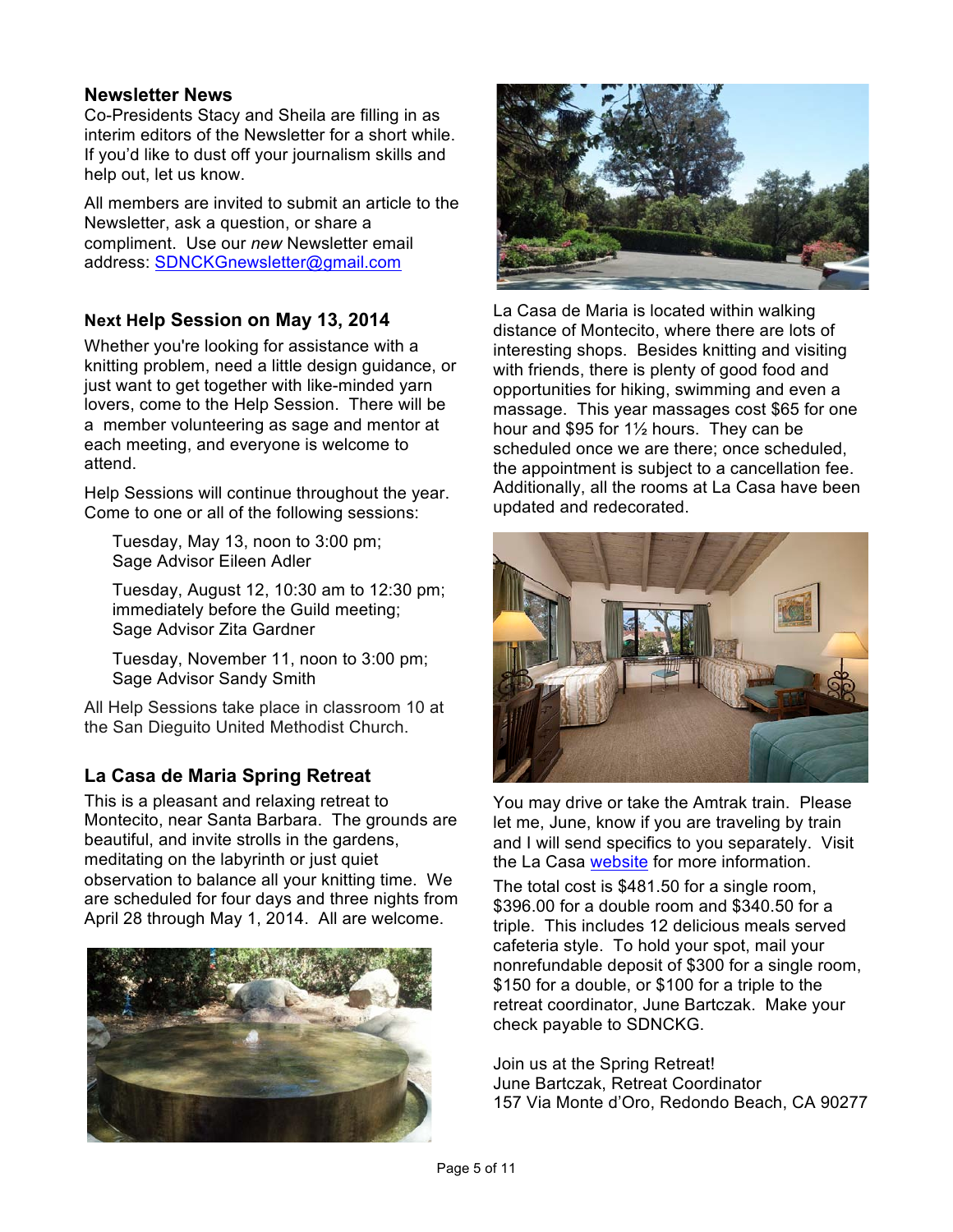## **San Diego County Fair Update**



*Guild members demonstrating at the 2013 Fair*

All Guild members are invited to participate in the Guild's San Diego County Fair activities. The Fair runs June 7 to July 6 this year. There are at least two ways to join in this fun annual San Diego tradition.

The Guild will be demonstrating on June 11, 12, and 13 from opening hour until 4:00 pm. We will need eight people each day to knit and greet Fair attendees. Sign-up sheets will be available at the April 1 Guild meeting.

All Guild members are encouraged to enter knitted items in the Fair. Last year there were very few Guild members who entered the Fair, despite the fact that we have so many talented people in our Guild and should show a strong representation. Of those who did enter last year, several received awards. We'd like to repeat that success again this year but with many more people participating.

Presently the Fair website doesn't have much [2014 information but take a look at this Fair web](http://www.sdfair.com/index.php?fuseaction=exhibits.home) page and sign up to receive an e-mail when complete Fair information is available. Start thinking now about what you are going to enter this year!

Drop-off dates for Home & Hobby entries are May 20 and 21. (This information is subject to change.) Entered items must be picked up on July 7, the day after the Fair closes. If you are not available on that day, someone else may collect your entries.

Get your thoughts together and knit something wonderful for the Fair. Also, plan on signing up to demonstrate and represent the Guild at the Fair.

Mary Brown San Diego County Fair Coordinator

## **San Diego North Coast Knitters Guild General Information**

Co-Presidents: Sheila Kirschenbaum and Stacy Smith Sheila and Stacy welcome your comments and questions. Click on our names to send us an e-mail.

Membership in the Guild is open to all knitters, regardless of skill level. Membership expires for all members on January 31. Dues are \$25 annually. A printable membership form is available on the Guild website [\(ncknit.com\)](www.ncknit.com) and in this newsletter.

#### **Newsletter Submissions**

Send all submissions by the  $15<sup>th</sup>$  of the month to: SDNCKGnewsletter@gmail.com Short articles relating to knitting in general, and the San Diego North Coast Knitters Guild in particular, are encouraged. Notices and announcements of a commercial nature may be placed as paid advertisements. Send an email to the interim editor for rates and more information.

#### **Guild Sub-Groups**

❁ **AKG Group**: It is called the AKG, Advanced Knitters Group. Meets every Friday at 9:00 am at Old California Coffee Shop, Restaurant Row, San Marcos. Contact: Phyl Bates, 760-828-8286.

❁ **Knit@Nite Group**: Meets the first Wednesday at 6:00 pm at the Jewish Community Center in UTC. Contact Linda Erlich: 858-759-9509, and check the schedule on the Guild's website.

❁ **I-15 Group**: Meets every second and fourth Wednesday at 9:00 am at Panera in Carmel Mountain Ranch. Contact: Mimi Sevimli, 858- 722-8128.

❁ **PA Group**: PA Group knits "Practically Anything." Meets every Monday from 1:00 to 3:00 pm at Panera in Solana Beach. Contact: Jean Moore, 858-597-9054.

❁ **RN Group**: RN stands for "Rather Normal." Meets the fourth Tuesday from 10:00 am to noon at the Encinitas Senior Center (1140 Oakcrest Park Drive, cross street is Balour). Contact: Gwen Nelson, 760-720-5420.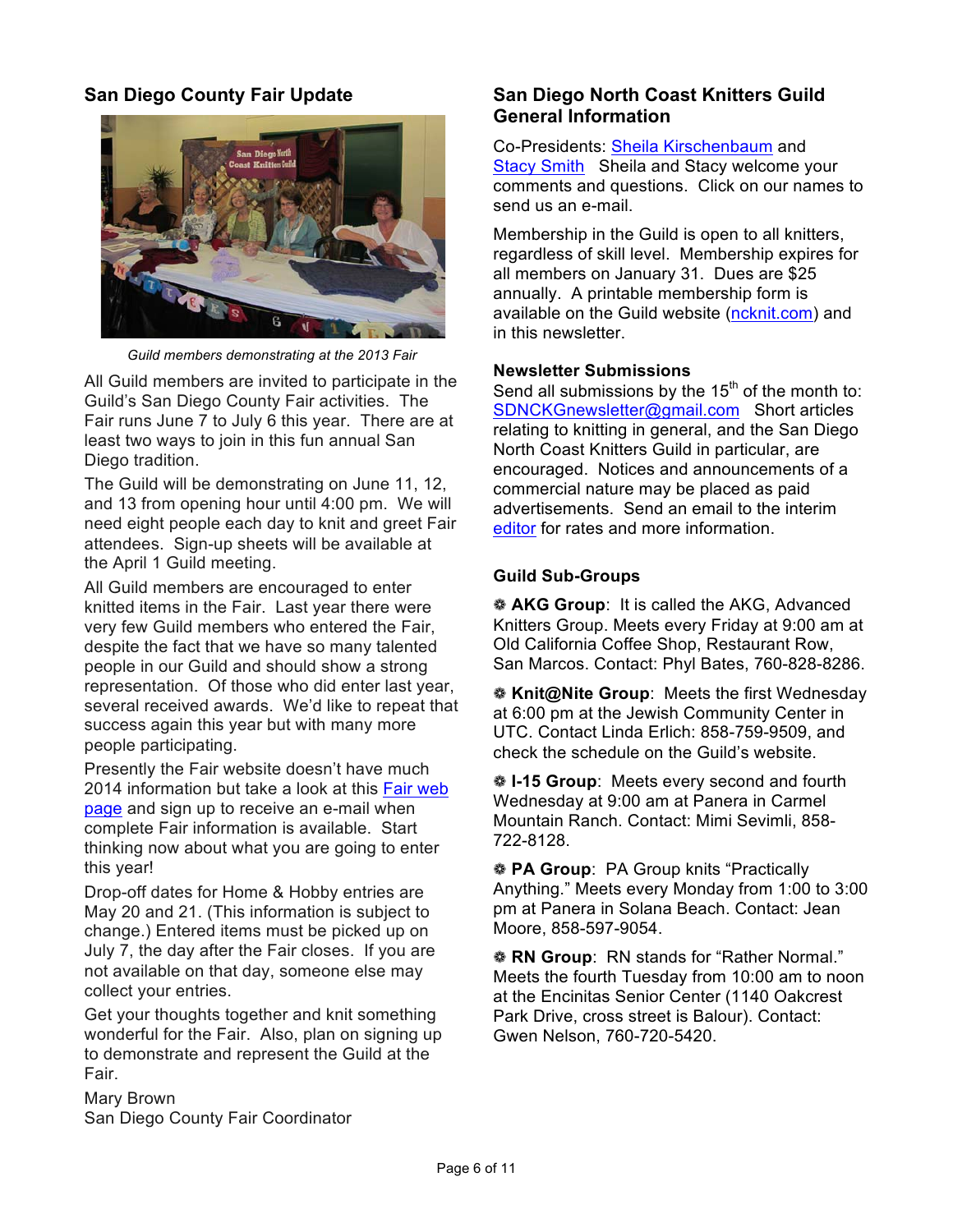## **February Show and Share**



Elizabeth Primrose-Smith showed a linen pullover with side-toside construction. The pattern is "Jujuba," a free pattern from Berroco.



*Gifts* by Sally Melville. Yarns are Lion Brand Wool Ease Chunky and Cleckheaton Country Natural, in charcoal and rust.



Susan Schock shared Kristen TenDyke's "Trust Pullover" from *Finish-Free Knits*. The yarn is Wool of the Andes in colorway Baltic Heather. No seams!

Patt Miller combined a beaded stockinette fabric from *Silky Little Knits* with the ruffle from a *Unicorn* pattern called "Babykid Shawl." Mohair blend yarn comes from the stash sale.





Marie Skillman shared two "Jagged Stripe Scarves." The pattern is from Vogue Knitting, *Crochet on the Go* and the yarn is from the stash sale. Marie is donating the scarves to Philanthropy.



Patt also shared "Ribbed Cable Wrap" by Mary Maxim, knitted in Fyberspates Scrumptious, a blend of 45% silk and 55% merino.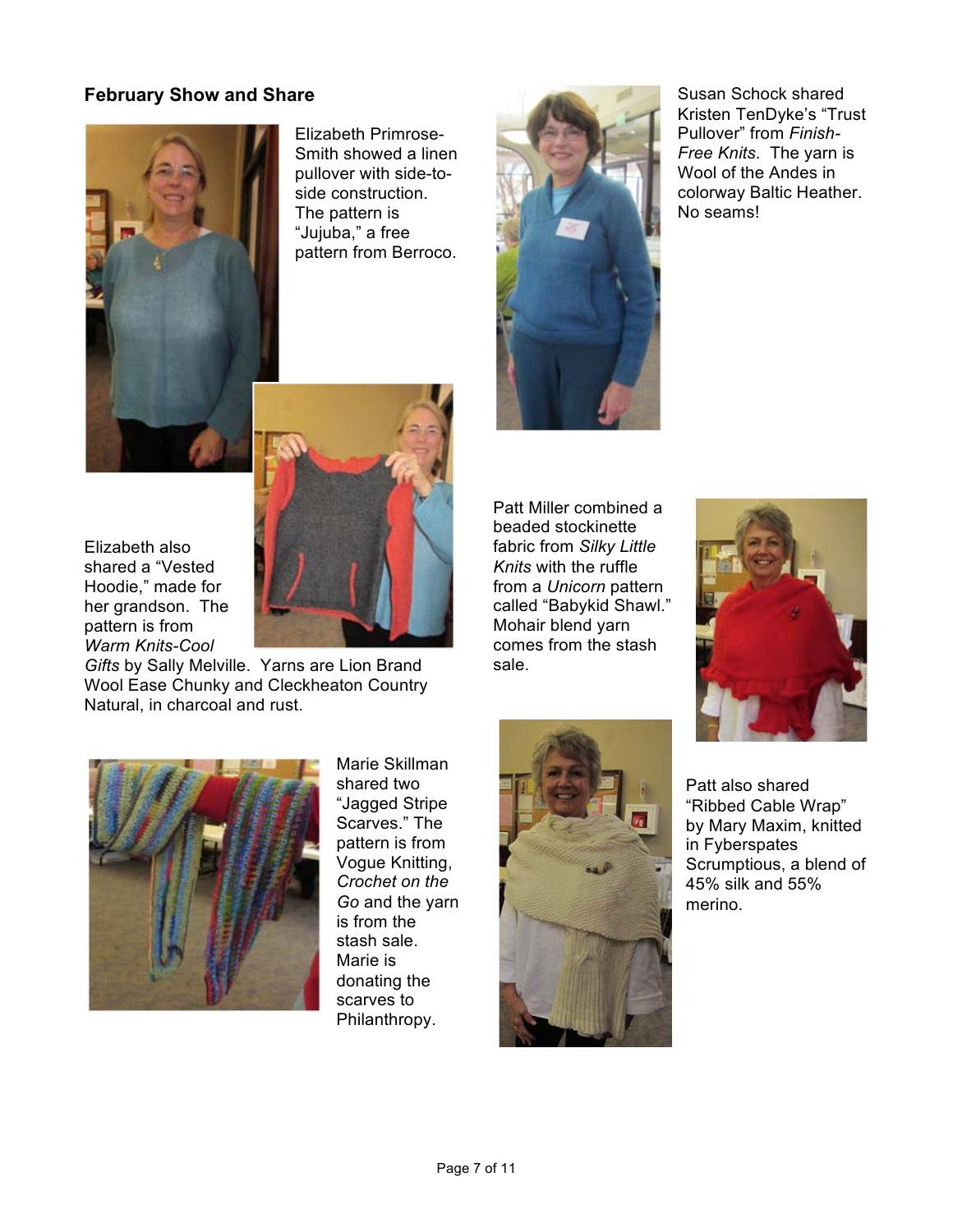Kathy Glendinning showed "Heartfelt Rings," designed by Tiny Owl Knits.





"Red Palm Cap" by Kerstin Olsson from *Poems of Color*.

Vivian Forseth shared a "Shawl Collar Cable Shawl" designed by Athena Vanderstay. The yarn is Debbie Bliss wool.

Vivian also shared a Bohus hat from a kit by Kimmett Croft. The yarn is Fairy Haire, a merino-angora mix, and the pattern is





Mary Brown shared Linen Breeze, a tunic by Welhelmine Peers, from *Knitter's Magazine*. The yarn is M&K linen in fuchsia, purple and lavender.

Willa Cather shared "New Magician's Scarf," designed by Gina Wilde and knitted in two Alchemy yarns, Silken Straw and Sanctuary, in Saigon Sunset colorway. The scarf is felted after knitting.





Vivian also shared "Every Which Way Shawl" by designer Iris Schreier. The kit was purchased from Royalyarns.com.

![](_page_7_Picture_12.jpeg)

Willa also shared "L'Enveloppe," designed by Sally Melville. The yarn is Brooklyn Tweed Shelter, 100% wool in Cast Iron colorway.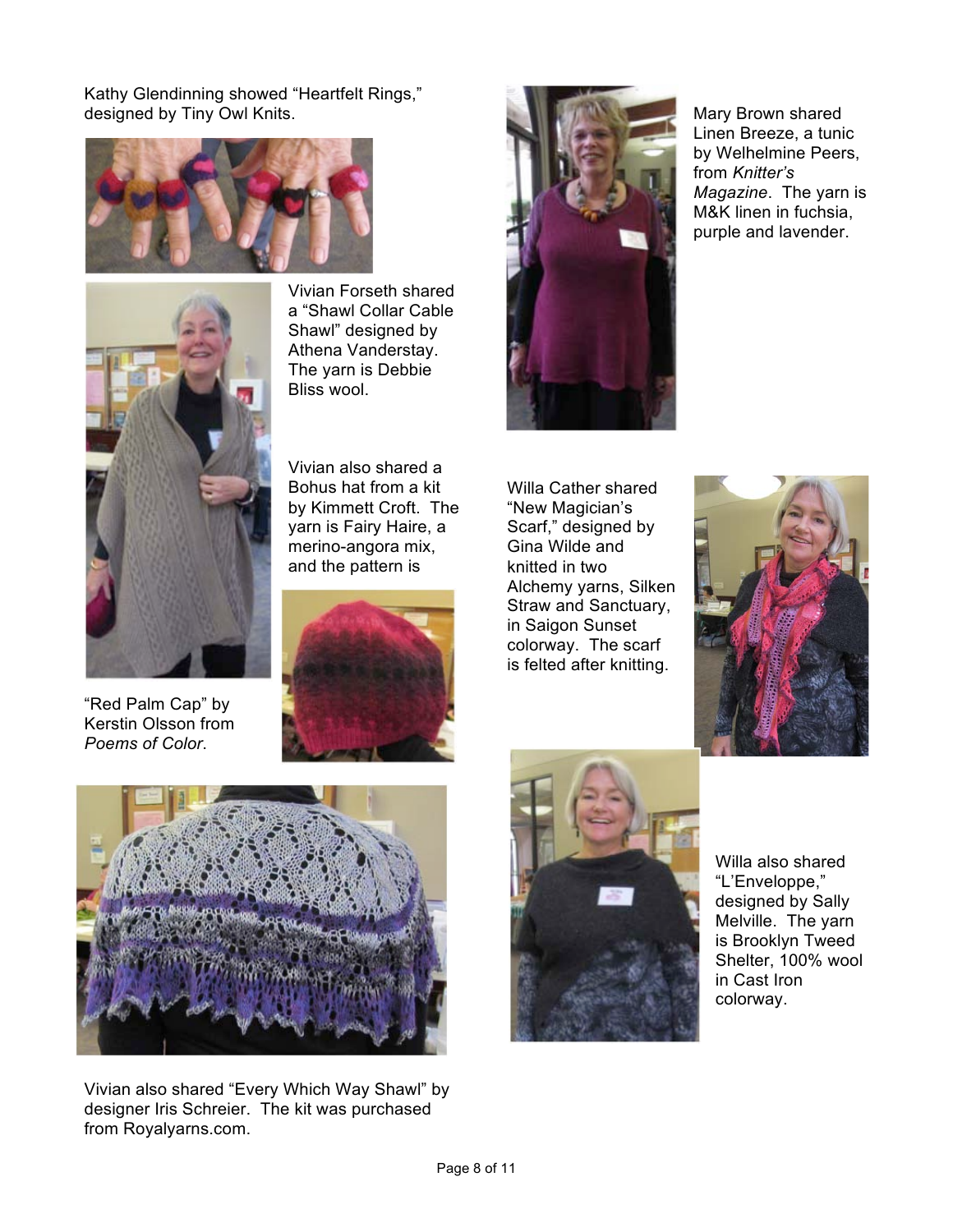### **Madrona Fiber Arts Winter Retreat**

For the fourth year, I packed a raincoat and some warm handknits and traveled to the Hotel Murano in Tacoma, Washington, for the Madrona Fiber Arts Winter Retreat. It takes place annually during Presidents' Day weekend. My daughter Marie came along.

![](_page_8_Picture_2.jpeg)

*Marie and Tina Rounsavell beading and stitching in Anita Luvera Mayer's vest workshop.*

Because classes and teachers change every year, there's always something new to explore. This year Madrona celebrated its 15th year by bringing back many of the original teachers.

In addition to knitting classes, Madrona offers workshops in a variety of fiber arts, including spinning and weaving. I took two full-day classes with Anita Luvera Mayer, a weaver and fiber artist. I had heard her speak at Madrona several years ago and grabbed the chance to learn more about her amazing garments.

![](_page_8_Picture_6.jpeg)

*Marie knitting in the bar at the Hotel Murano.*

Madrona always has great evening programs. This year Stephanie Pearl-McPhee hosted the Third Annual Teacher Talent Show for Charity. We are all sworn to secrecy about the event, but I can report that it was, once again, memorable.

Friday evening Galina Khmeleva spoke about her

native Russia and the delicate lace shawls knitted in Orenburg. Then the Teachers Gallery showcased the work of Madrona's teachers. I

![](_page_8_Picture_11.jpeg)

*Ilisha Helfman displays her work at the Madrona Teachers Gallery.*

had a chance to chat with several teachers who have been to San Diego North Coast Knitters Guild — Sally Melville, Susanna Hansson and Ilisha Helfman.

Of course we went to the marketplace (several times) and supplied ourselves with yarn and other goodies. But we mainly brought home inspiration and new creative energy. That's why we'll brave the hectic registration

process in November and be back in rainy Tacoma next year.

The next Madrona Fiber Arts Winter Retreat is scheduled for February 12-15, 2015. Learn more at the [Madrona website](http://madronafiberarts.com/).

Tina Rounsavell

#### **Why Bother Knitting a Scarf? By Katherine Martinko**

*Published in Treehugger (January 9, 2014), reprinted here with the permission of the author.*

![](_page_8_Picture_20.jpeg)

I've started knitting again after a year-long break. I bought some beautiful hand-dyed, locally spun yarn in a brilliant mottled fuchsia, and then I got to work, knitting furiously for two days straight until I

realized that my new infinity scarf was disproportionately huge. I had to undo everything and start over, my enthusiasm somewhat dampened.

When I took my knitting to a friend's house, someone asked an interesting question: "Why would you bother knitting a scarf? It's so much work and you can buy a great scarf for cheap anywhere." It's a good question. If it's easy to buy a decent scarf for \$10 at H&M, why would I spend \$50 on handspun yarn and another week of knitting in order to get a finished product? It's hardly economical.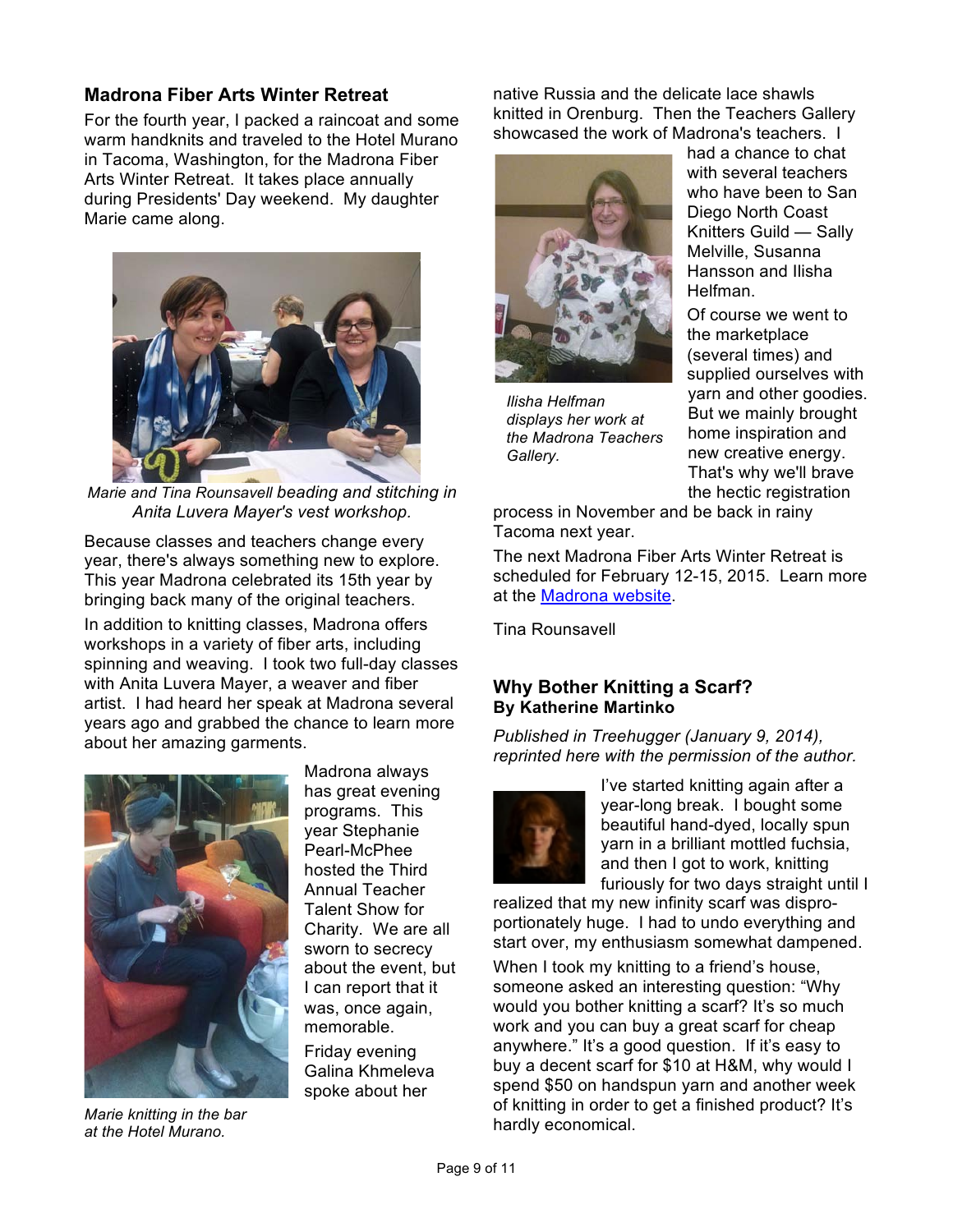But there's more to it than that. The act of knitting is a strange combination of relaxation and activism, of protest and tradition. My urge to pick it up again started last month after reading *Overdressed: The Shockingly High Cost of Cheap Fashion* by Elizabeth Cline. (You can read my review here.) The author pushes for a "slow clothes" movement, the fashion equivalent of "slow food," in which consumers start paying attention to the background of their clothes and what has gone into their production. Knitting is my small contribution to the slow clothes movement for the following reasons:

*I'm creating a product of high quality.* Because I've invested money and time into this scarf, it is far more valuable than anything I could buy for \$10. I will care for it and it will last for many years, keeping its shape and color long after cheaper scarves have fallen apart. Clothing is devalued in North America to the point where it's practically disposable. It would be far better for the Earth if we stopped buying cheap items that don't last and invested in fewer, higher quality items that do last.

*Knitting is a way to reclaim independence.* We live in a world where we depend on certain individuals and companies to perform highly specialized tasks for us. There's something satisfying about taking on some of the responsibility for clothing production and sending a message to the industry that I don't need them to make my scarves.

*Knitting can help a local industry.* It wasn't cheap to buy two skeins of that locally produced yarn, but at least I'm making a statement with my consumer dollars to a nearby farmer, endorsing his or her decision to make a living raising sheep. According to Cline, if every American redirected 1 percent of their disposable income to domestically-made products, it would create 200,000 jobs. Cheap imported clothes become a lot more expensive when you calculate the loss of domestic jobs.

*Finally, it feels really good to make something by hand.* There's something very peaceful about performing a simple, repetitive act with my fingers that results in useful yet beautiful things.

**Tips and Tricks** and **Knitting on the Net** are on hiatus. Instead, enjoy a few Editors' Choices…

![](_page_9_Picture_6.jpeg)

http://freevintageknitting.co m/pattern-categories Everything you want to know about Vintage knitting patterns, from patterns to size charts.

http://www.craftcookie.com

Free stitch library including basic stitches, eyelets, knit and purl combinations and more. There is also a section for most popular and latest stitches.

![](_page_9_Picture_10.jpeg)

![](_page_9_Picture_11.jpeg)

http://knitty.com/ISSU Esummer07/PATThe mp.html "Hip in Hemp," is a wonderful free pattern for a skirt sized for children

and adults.

Send in your favorite free pattern available on the internet and it could be *here* in future newsletters.

✲ ✲ ✲